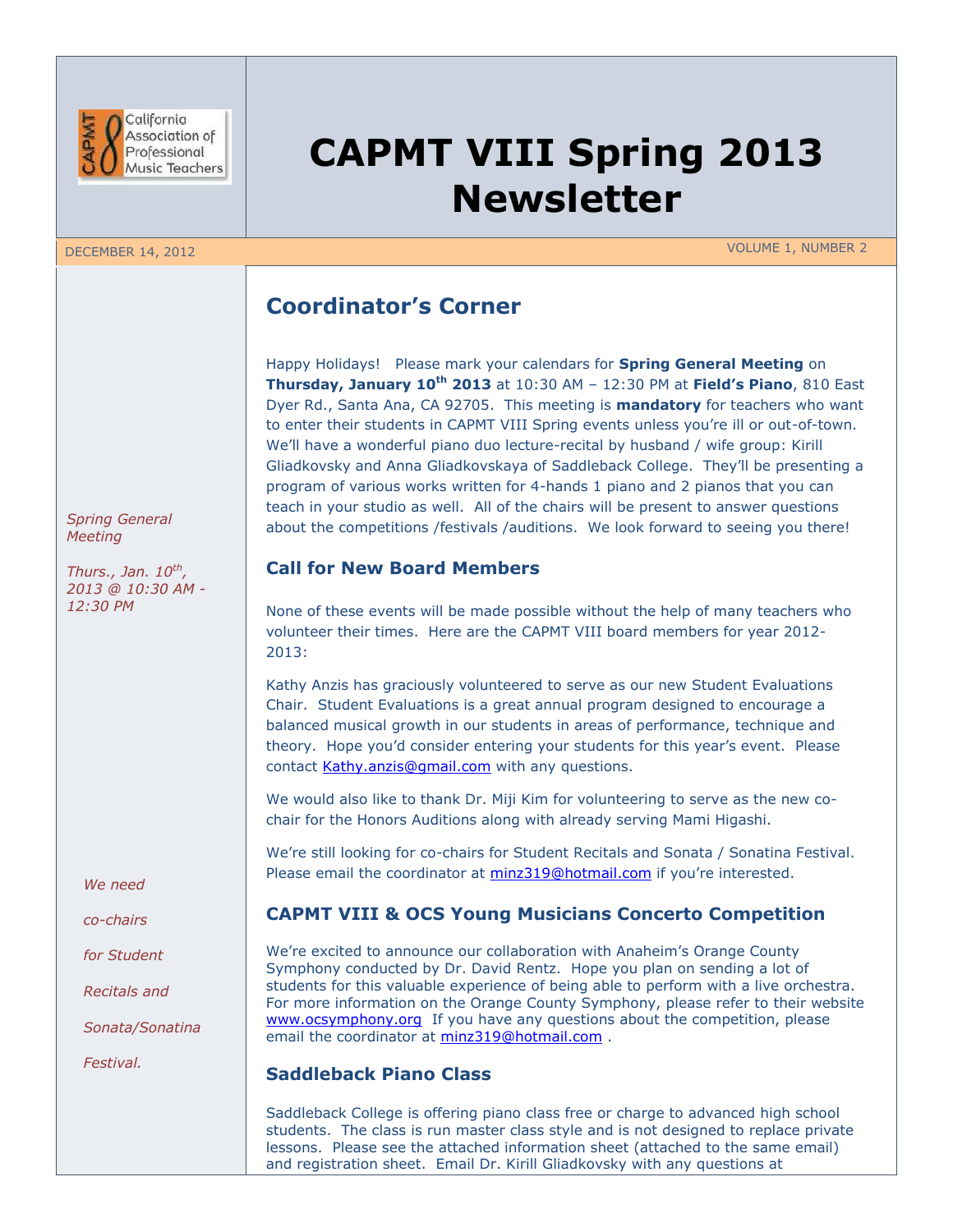# **Fall Festivals / Auditions Results**

Piano Auditions: Oct. 6th, 2012 @ Field's Piano Adjudicator: Dr. Susan Wong

The Winners who received a rating of "5": Daniel Yoshinaka Daniel Tan Ricky Grannus-Vu Bethany Higa Michael Ho Serena Yu Michelle Nie Cliff Kao Tiffany Huang Meloday Chen

Teachers of winners: Heidi Lee Kim and Su Shing Chiu.

#### Ensemble Auditions: Oct. 21<sup>st</sup>, 2012 @ Field's Piano

Winners: Serena Yu Alexis Kim Yi-Ann Li Austin Leehealey Kennedy Leehealey Sarah Williams Nao Ichikawa Zara B'Far Adaan Ramirez Benjamin Cheng Ethan Cheng Erin Kim Ethan Kim Sydney Little Trevor Cislaw Tianxin Guo Jason Chen Anne Morita Nao Ichikawa Sarah Chen Lauren Chen Victor Shlyakhtenko Robert Shlyakhtenko Helen Reynolds Andrew Reynolds Cliff Kao Michelle Nie Alexander Licudine Gabriel Licudine Tiffany Huang Melody Chen Ayumi Gotoh Hanae Yoshida Nao Ichikawa Chihiro Ichikawa Sarina Dayal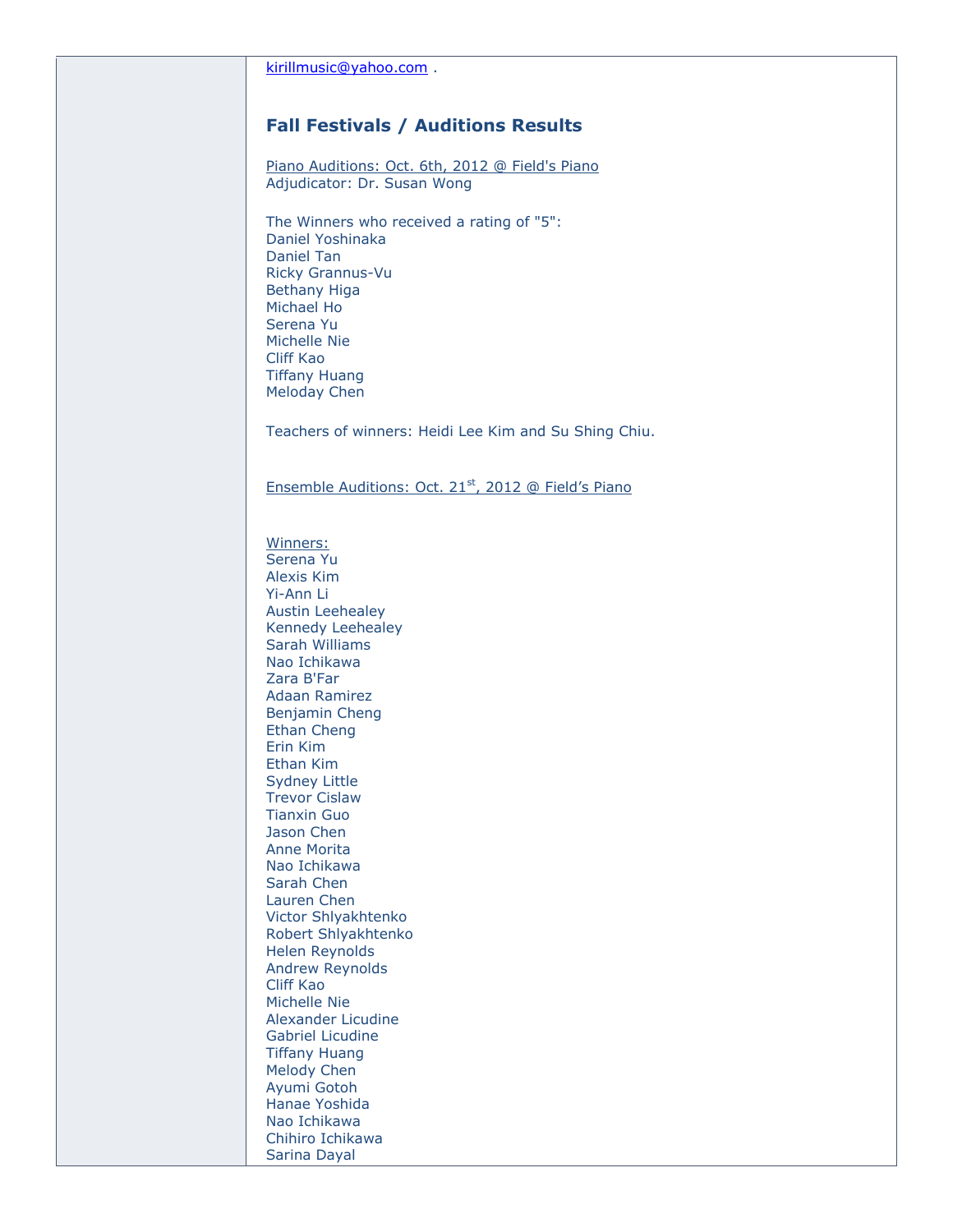| <b>Ashley Augustus</b><br>Mikaela Licudine |                                                                                  |                                                                                  |
|--------------------------------------------|----------------------------------------------------------------------------------|----------------------------------------------------------------------------------|
| Stefania Pombo                             |                                                                                  |                                                                                  |
| Amber Bragdon                              |                                                                                  |                                                                                  |
| Alternates:                                |                                                                                  |                                                                                  |
| Ethan Kim                                  |                                                                                  |                                                                                  |
| Matthew Pombo                              |                                                                                  |                                                                                  |
| Winners' Teachers:                         |                                                                                  |                                                                                  |
| Su-Shing Chiu                              |                                                                                  |                                                                                  |
| Mami Higashi                               |                                                                                  |                                                                                  |
| Keiko Ikeda<br>Heidi Lee Kim               |                                                                                  |                                                                                  |
| Teresa De Jong Pombo                       |                                                                                  |                                                                                  |
| <b>Patricia Shanks</b>                     |                                                                                  |                                                                                  |
|                                            | Contemporary Music Festival: Nov. 3rd, 2012 @ Field's Piano                      |                                                                                  |
|                                            | Adjudicators: Kirill Gliadkovsky & Anna Gliadkovskaya                            |                                                                                  |
|                                            |                                                                                  |                                                                                  |
| Category II                                |                                                                                  |                                                                                  |
| 1st Place                                  | Student No.2 Jennifer Cai                                                        | teacher: Pamela Worcester                                                        |
| Alternate                                  | Student No.1 Amber Wang                                                          | teacher: Dr. Tao Chang                                                           |
| Category III                               |                                                                                  |                                                                                  |
| 1st Place                                  | Student No.3 Marina Chang                                                        | teacher: Su-Shing Chiu                                                           |
| Category IV                                |                                                                                  |                                                                                  |
| 1st Place                                  | Student No. 4 Hanae Yoshida                                                      | teacher: Mami Higahis                                                            |
|                                            |                                                                                  |                                                                                  |
| Category V<br>1st Place                    | Student No.5 Daniel Tan                                                          | teacher: Heidi Lee Kim                                                           |
|                                            |                                                                                  |                                                                                  |
| Category VIII                              |                                                                                  |                                                                                  |
| 1st Place                                  | Student No. 6 Evan Roth                                                          | teacher: Dr. Janice Park                                                         |
|                                            | Honors Auditions Winners: Nov. 3rd, 2012 @ Field's Piano                         |                                                                                  |
|                                            | Adjudicators: Kirill Gliadkovsky & Anna Gliadkovskaya                            |                                                                                  |
| Category B                                 |                                                                                  |                                                                                  |
|                                            | 1st Place Samuel Wahlstrom, a student of Pamela Worcester                        |                                                                                  |
|                                            |                                                                                  |                                                                                  |
| Category C                                 | 1st Place Lauren Wahlstrom, a student of Pamela Worcester                        |                                                                                  |
|                                            |                                                                                  |                                                                                  |
| Category D                                 |                                                                                  |                                                                                  |
|                                            | 1st Place Valarie H. Narumi, a student of Dr. Tao Chang                          |                                                                                  |
|                                            | Alternate Ayumi Gotoh, a student of Mami Higashi                                 |                                                                                  |
| Category F                                 |                                                                                  |                                                                                  |
|                                            | 1st Place Melody Jan, a student of Teri Watson                                   |                                                                                  |
| Category H                                 |                                                                                  |                                                                                  |
|                                            | 1st Place Arsen Jamkotchian, a student of Dr. Grace Fong                         |                                                                                  |
|                                            | Alternate Linda Zhou, a student of Dr. Janice Park                               |                                                                                  |
|                                            | <b>Spring Festivals / Competitions Dates</b>                                     |                                                                                  |
|                                            |                                                                                  |                                                                                  |
|                                            |                                                                                  | CAPMT VIII currently doesn't have our own website. Please refer to www.capmt.org |
|                                            | and click on District VIII's link to get event updates. Following are the Spring |                                                                                  |